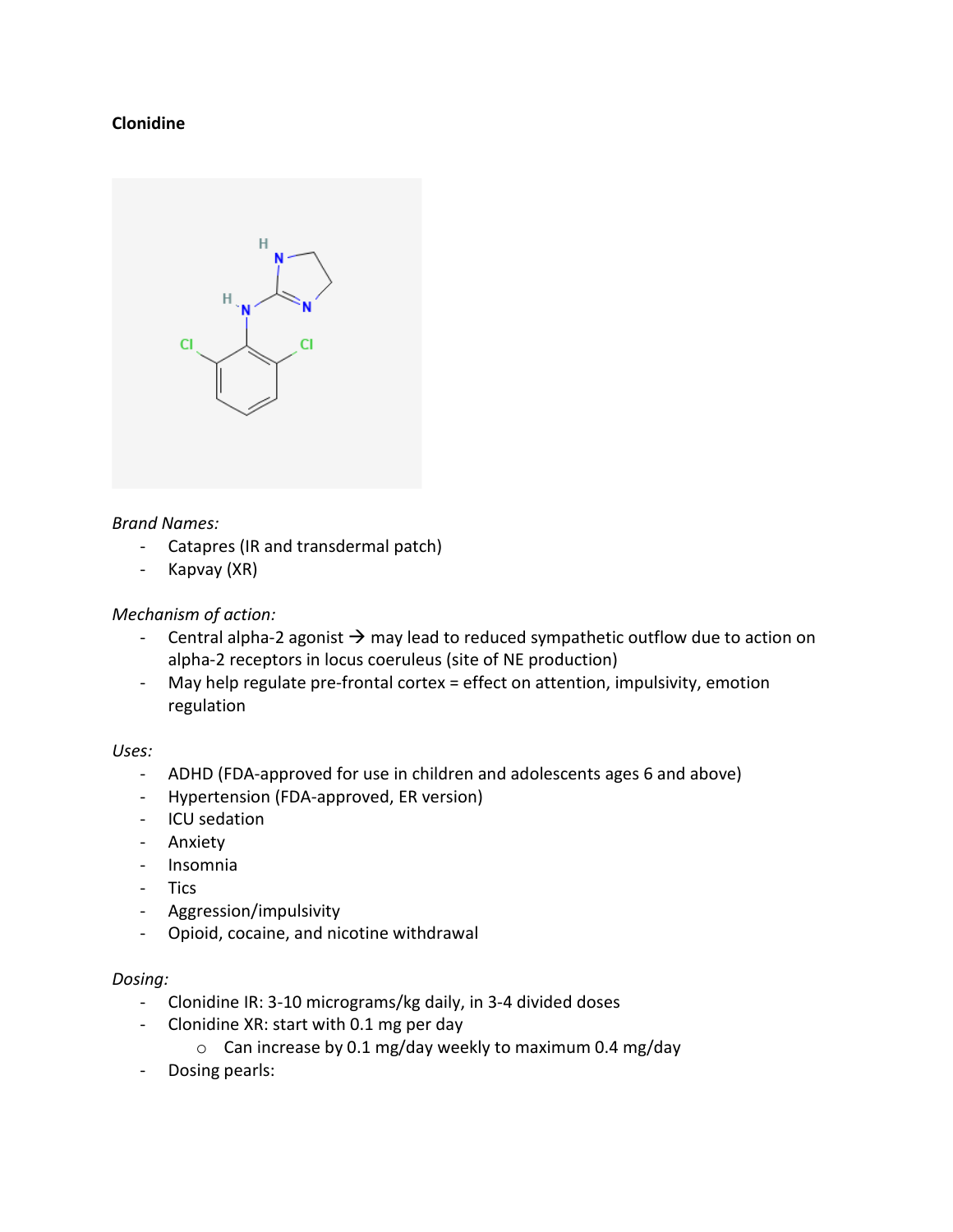- $\circ$  Transdermal patch also available  $\rightarrow$  start with oral formulation to establish tolerability
	- Dosing is per day, and one patch per week for example, transdermal patch 0.1 mg/24 hours, one patch per week
	- If some minor skin sensitivity or families struggling to keep the patch on for a week, will recommend changing patch every 4-5 days
- o In young children, patients with neurodevelopmental disabilities, and patients with tic disorders, small doses are often effective. Generally, these patient populations are more sensitive to dosing changes.
	- Clonidine can be formulated into liquid by pharmacy  $-$  often will do much smaller dosing changes such as 25 micrograms at a time

# *Onset and Duration:*

- Onset within 30-60 minutes for ADHD
- Peak plasma time: 1-3 hours for IR, 7-8 hours for XR
- Duration of action: typically 6-10 hours
- Transdermal patch: therapeutic plasma concentration within 2-3 days  $\rightarrow$  if switching from oral clonidine to patch, may give 100% oral dose together with patch on day 1, 50% oral dose on day 2, then discontinue oral dose
- Half-life: 12-16 hours
- For ADHD, may take 1-2 weeks for notable effect

## *Metabolism/Elimination:*

- 40-60% excreted unchanged by kidneys
	- o Use caution in renal impairment

# *Adverse Effects:*

- Sedation, dizziness
- bradycardia, and hypotension  $\rightarrow$  monitor BP and HR when initiating; effect is doserelated
- Dermatologic reactions in up to 50% of patients using the patch (most often a transient rash)
- Headache, dry mouth, stomach pain
- Withdrawal syndrome: with abrupt discontinuation, can have rebound hypertension with diaphoresis, headache, insomnia

## *Special Considerations:*

- Overdose can be potentially fatal seizures, respiratory depression, cardiac conduction issues, coma
	- $\circ$  Overdose can occur intentionally or by other means watch for kids who may try ingesting/chewing the patch. Also, dosage errors have a high potential due to inadvertent decimal misplacement when converting dose from micrograms to milligrams
- Use in pregnancy/lactation: animal studies show teratogenic effects; crosses placenta and distributed into breast milk